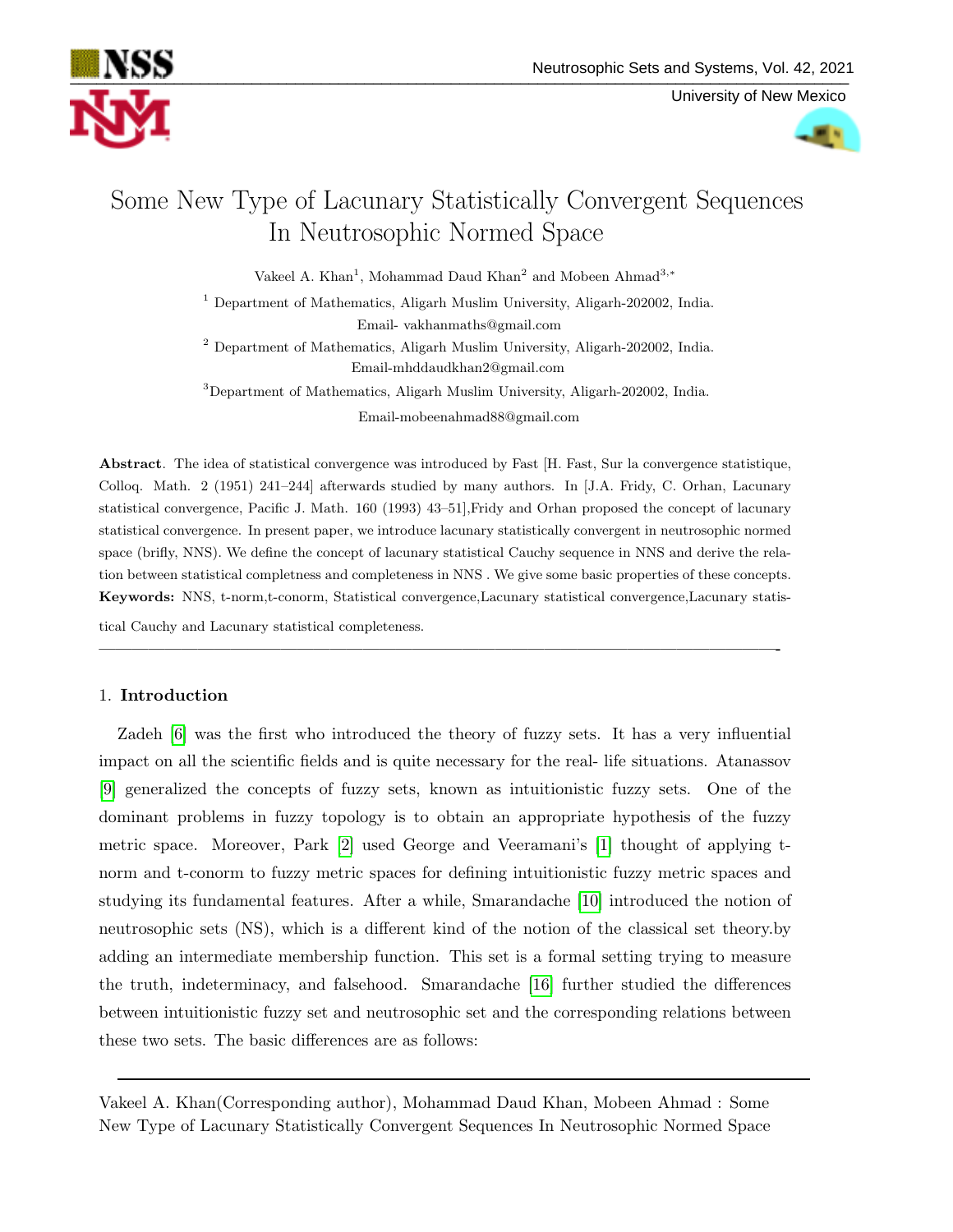(i) Neutrosophic set can distinguish between relative truth  $= 1$  and absolute truth  $= 1<sup>+</sup>$ . This has application in philosophy. For this reason, the unitary standard interval  $[0,1]$  used in intuitionistic fuzzy set has been extended to the unitary non-standard interval  $[-0,1]$  in neutrosophic set.

(ii) In neutrosophic set, there is no condition on  $\mathcal{T}$ (truth),  $\mathcal{H}$ (indeterminacy) and  $\mathcal{F}$ (falsehood) other than they are subsets of  $]$ <sup>-</sup>0, 1<sup>+</sup>[, therefore:

$$
-0 \le \inf \mathcal{T} + \inf \mathcal{H} + \inf \mathcal{F} \le \sup \mathcal{T} + \sup \mathcal{H} + \sup \mathcal{F} \le 3^+.
$$

(iii) In neutrosophic set, the components  $T(\text{truth})$ ,  $H(\text{indeterminacy})$  and  $F(\text{falsehood})$  can also be non-standard subsets included in the unitary non-standard interval  $[-0,1^+]$ , not only standard subsets, included in the unitary standard interval [0, 1] as in intuitionistic fuzzy logic.

Neutrosophic sets are more effective and flexible because it handles, besides independent components, also partially dependent and partially independent components, while intuitionistic fuzzy sets cannot deal with these. Further, Smarandache [\[17–](#page-12-6)[19\]](#page-13-1) investigated neutroalgebra which is generalization of partial algebra, neutroalgebraic structures and antialgebraic structures. Moreover, Bera and Mahapatra [\[11\]](#page-12-7) defined neutrosophic soft linear spaces (NSLSs). In [\[11\]](#page-12-7) neutrosophic norm, Cauchy sequence in NSNLS, the convexity of NSNLS, metric in NSNLS were studied. There has been much progress in the study of neutrosophic theory in different fields by various authors.

Fast [\[13\]](#page-12-8) proposed the concept of statistical convergence and later on studied by many researchers. Friday and Orhan [\[15\]](#page-12-9) have investigated the theory of lacunary statistical convergence. Later on, the concepts of statistical convergence of double sequences have been analyzed in IFNS by Mursaleen and Mohiuddin [\[12\]](#page-12-10). Quite recently, Kirisci and Simsek [\[7\]](#page-12-11) introduced the notion of neutrosophic normed space and statistical convergence. Since neutrosophic normed space is a natural generalization of IFNS and statistical convergence.

In the present paper we will study lacunary statistical convergence and lacunary statistical Cauchy in neutrosophic normed space. we will the study the concept of statistical completeness which would provide a ordinary framework to study the completeness of neutrosophic normed space. We outline the present work as follows. In Section 2, we recall some basic definitions related to the neutrosophic normed space.In Section 3, in this paper we porposed lacunary statistical convergence in NNS and prove our main results. Finally, Section 4 is devoted to introduce a recent concept, i.e. (lacunary) statistical completeness and find its relation with completeness of NNS.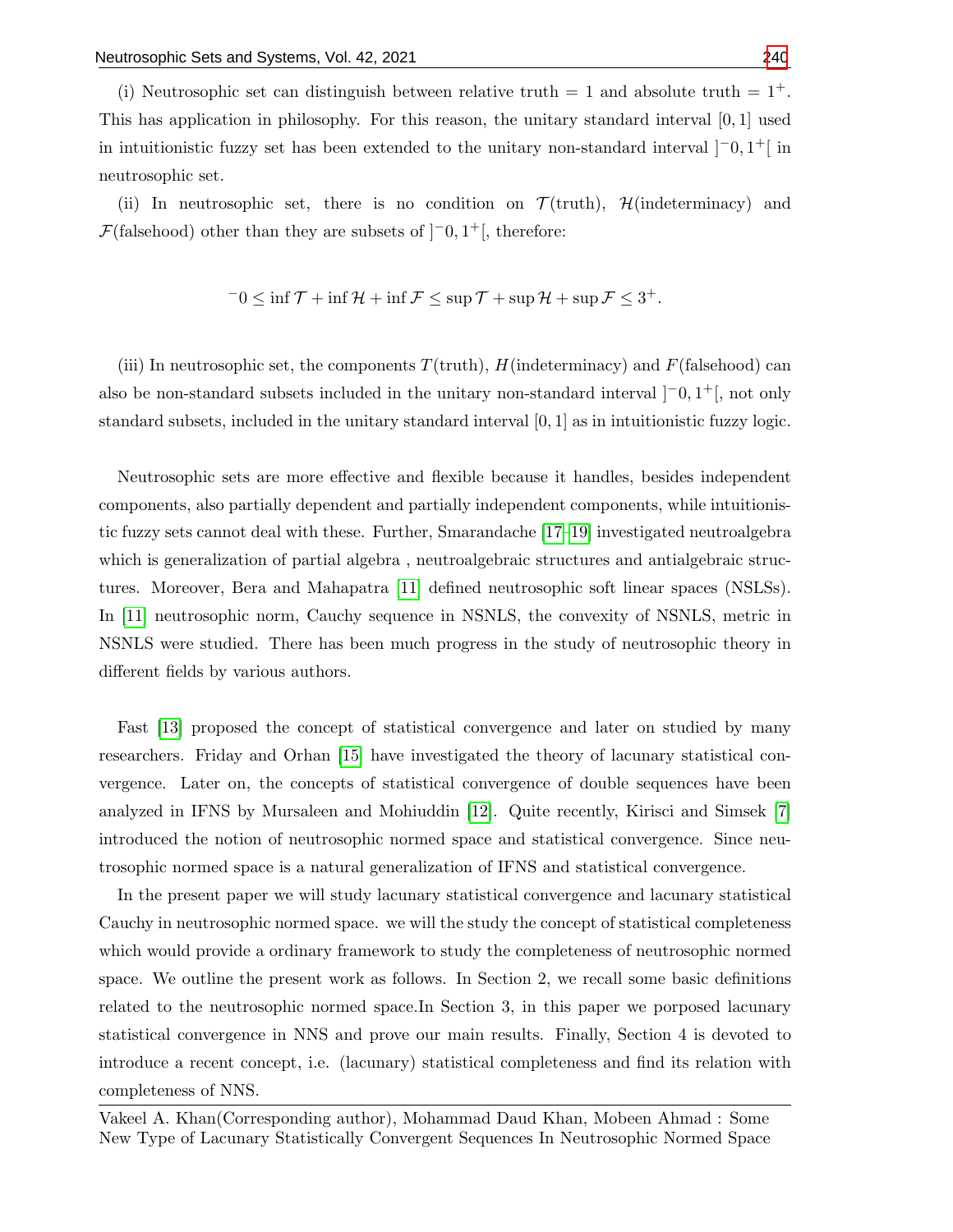#### 2. Preliminaries

Throughtout this article, N will denote the set of natural numbers. Using definitions of continuous  $t$ -norm and continuous  $t$ -conorm (see [\[14\]](#page-12-12)), Kirisci and Simsek [\[7\]](#page-12-11) proposed the notion of NNS which is defined as follows:

**Definition 2.1.** [\[14\]](#page-12-12) Given an operation  $\star : [0, 1] \times [0, 1] \longrightarrow [0, 1]$  then it is called continuous t-norm if it satisfies the following conditions:

- $(a) \star$  is associative and commutative,
- $(b) \star$  is continuous,
- (c)  $c \star 1 = c$  for all  $c \in [0, 1]$ ,
- (d)  $c \star d \leq f \star g$  whenever  $c \leq f$  and  $d \leq g$  for each  $c, d, f, g \in [0, 1]$ .

**Definition 2.2.** [\[14\]](#page-12-12) Given an operation  $\diamond : [0, 1] \times [0, 1] \longrightarrow [0, 1]$  then it is called continuous t-conorm if it satisfies the following conditions:

- $(a)$   $\diamond$  is associative and commutative,
- $(b)$   $\diamond$  is continuous,
- (c)  $c \diamond 0 = c$  for all  $c \in [0, 1]$ ,
- (d)  $c \diamond d \le f \diamond g$  whenever  $c \le f$  and  $d \le g$  for each  $c, d, f, g \in [0, 1]$ .

From above definitions, we note that if we choose  $0 < e_1, e_2 < 1$  with  $e_1 > e_2$ , then there exist  $0 < e_3, e_4 < 1$  such that  $e_1 * e_3 \ge e_2, e_1 \ge e_4 \diamond e_2$ . Further, if we choose  $e_5 \in (0,1)$ , then there exist  $e_6, e_7 \in (0, 1)$  such that  $e_6 * e_6 \ge e_5$  and  $e_7 \diamond e_7 \le e_5$ .

**Definition 2.3.** [\[5\]](#page-12-13) The intuitionistic fuzzy set A which is a subset of non-empty set X is an ordered triplet defined by

$$
A = \{ \langle x, \mathcal{T}(x), \mathcal{F}(x) \rangle : x \in X \},
$$

where  $\mathcal{T}(x), \mathcal{F}(x): X \to [0, 1]$  represent the degree of membership and degree of nonmembership respectively in such a way that

$$
0 \le \mathcal{T}(x) + \mathcal{F}(x) \le 1
$$

Also,  $1 - \mathcal{T}(x) - \mathcal{F}(x)$  is called degree of hesitancy. The intuitionistic fuzzy components  $\mathcal{T}(x)$ ,  $\mathcal{F}(x)$  and degree of hesitancy are dependent on each other.

**Definition 2.4.** [\[10\]](#page-12-4) Let A be a subset of non-empty set X. Then,

$$
A_{NS} = \{ \langle x, \mathcal{T}(x), \mathcal{I}(x), \mathcal{F}(x) \rangle : x \in X \},\
$$

where  $\mathcal{T}(x), \mathcal{I}(x), \mathcal{F}(x) : X \to [0, 1]$  represent the degree of truth-membership, degree of indeterminacy-membership, and degree of false-nonmembership respectively in such a way

Vakeel A. Khan(Corresponding author), Mohammad Daud Khan, Mobeen Ahmad : Some New Type of Lacunary Statistically Convergent Sequences In Neutrosophic Normed Space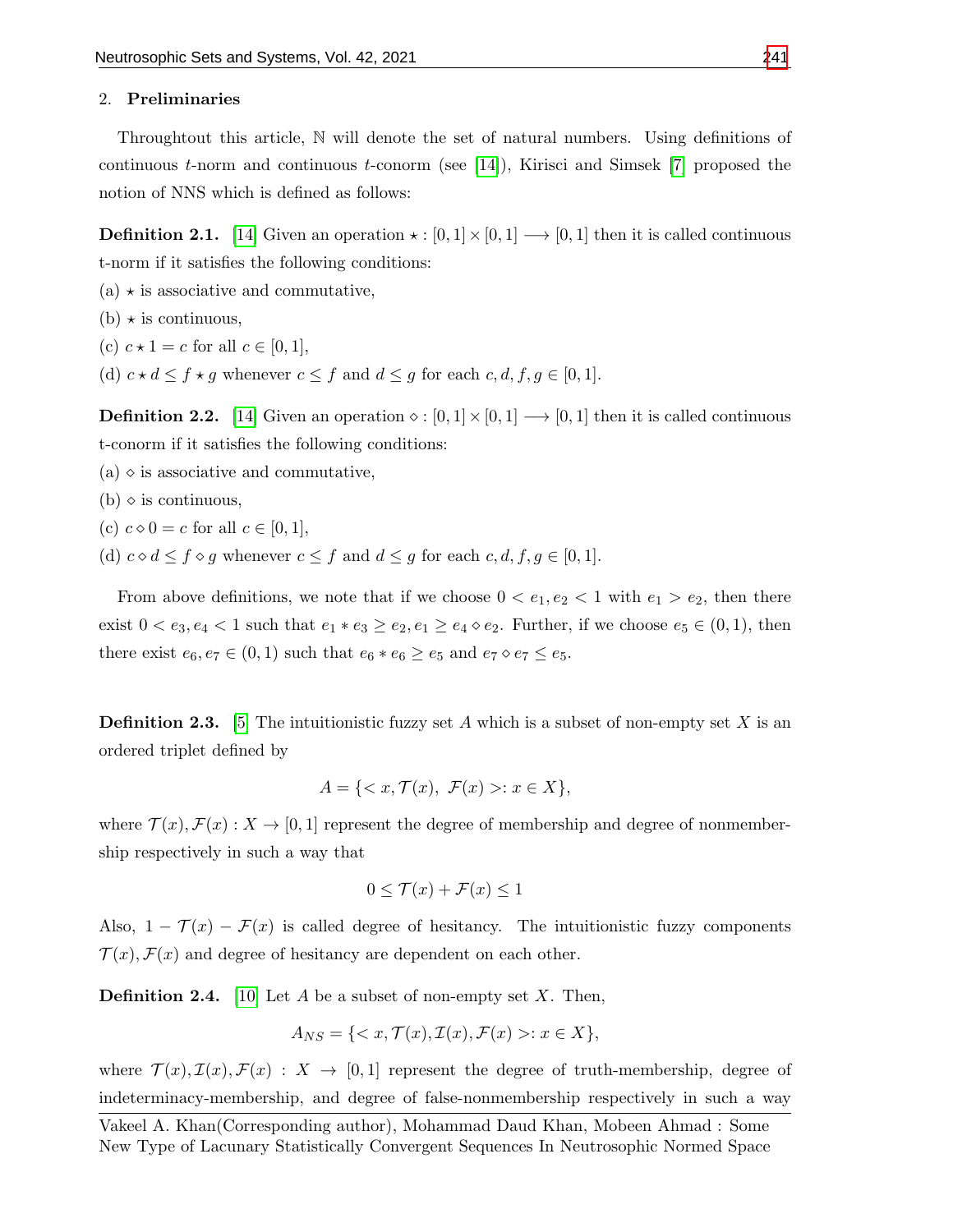that

$$
0 \le \mathcal{T}(x) + \mathcal{I}(x) + \mathcal{F}(x) \le 3.
$$

The neutrosophic components  $\mathcal{T}(x)$ ,  $\mathcal{I}(x)$  and  $\mathcal{F}(x)$  are independent of each other.

**Definition 2.5.** [\[20,](#page-13-2) [21\]](#page-13-3) The complement of an interval neutrosophic set P is denoted by  $P_$ and is defined by  $\mathcal{T}_{P_{-}}(x)=\mathcal{F}_{P}(x);$  $\inf \mathcal{H}_{P-}(x) = 1 - \sup \mathcal{H}_{P}(x); \sup \mathcal{H}_{P-}(x) = 1 - \inf \mathcal{H}_{P}(x);$  $\mathcal{F}_{P_{-}}(x) = \mathcal{T}_{P}(x); \ \forall \ x \in X.$ 

**Definition 2.6.** [\[8\]](#page-12-14) Let P and R be two neutrosophic sets in a non-empty set X. Then,

(a) 
$$
P \subset R \iff \mathcal{T}_P(x) \leq \mathcal{T}_R(x), \mathcal{H}_P(x) \leq \mathcal{H}_R(x), \mathcal{F}_P(x) \geq \mathcal{F}_R(x) \ \forall \ x \in X
$$
  
\n(b)  $P = R \iff \mathcal{T}_P(x) = \mathcal{T}_R(x), \mathcal{H}_P(x) = \mathcal{H}_R(x), \mathcal{F}_P(x) = \mathcal{F}_R(x) \ \forall \ x \in X$   
\n(c)  $P \cap R = \{ \langle x, \min(\mathcal{T}_P(x), \mathcal{T}_R(x)), \min(\mathcal{H}_P(x), \mathcal{H}_R(x)), \min(\mathcal{F}_P(x), \mathcal{F}_R(x)) \rangle \mid x \in X \}$   
\n(d)  $P \cup R = \{ \langle x, \max(\mathcal{T}_P(x), \mathcal{T}_R(x)), \max(\mathcal{H}_P(x), \mathcal{H}_R(x)), \max(\mathcal{F}_P(x), \mathcal{F}_R(x)) \rangle \mid x \in X \}$   
\n(e)  $P^c = \{ \langle x, \mathcal{F}_P(x), 1 - \mathcal{H}_R(x), \mathcal{T}_P(x) \rangle \mid x \in X \}$   
\n(f)  $P \setminus R = \{ \langle x, \mathcal{T}_P(x) \min \mathcal{F}_R(x), \mathcal{H}_P(x) \min \{1 - \mathcal{H}_R(x), \mathcal{F}_P(x) \max \mathcal{T}_R(x) \rangle \mid x \in X \}.$ 

**Definition 2.7.** [\[7\]](#page-12-11) Let U be a vector space and  $\mathcal{N} = \{ \langle v, \mathcal{T}(v), \mathcal{H}(v), \mathcal{F}(v) \rangle : v \in U \}$  be a normed space(NS) such that  $\mathcal{T}(v), \mathcal{H}(v), \mathcal{F}(v) : U \times \mathbb{R}^+ \to [0, 1]$ . Let  $*$  and  $\diamond$  be continuous t-norm and t-conorm respectively. If the subsequent conditions holds, then the four-tuple  $(U, \mathcal{N}, *, \diamond)$  is called neutrosophic normed space (NNS): For all  $v, w \in U$  and  $\eta, s > 0$  and for each  $a \neq 0$ ,

(1) 
$$
0 \le \mathcal{T}(u, \eta) \le 1, 0 \le \mathcal{H}(v, \eta) \le 1, 0 \le \mathcal{F}(v, \eta) \le 1
$$

- (2)  $\mathcal{T}(v, \eta) + \mathcal{H}(v, \eta) + \mathcal{F}(v, \eta) \leq 3, (\eta \in \mathbb{R}^+)$
- (3)  $\mathcal{T}(v, t\eta) = 1$  (for  $\eta > 0$ ) if and only if  $v = 0$ ,
- (4)  $\mathcal{T}(cv, \eta) = \mathcal{T}(v, \frac{\eta}{|c|})$  $\frac{\eta}{|c|}$  for each  $c \neq 0$ ,
- (5)  $\mathcal{T}(v, \eta) * \mathcal{T}(w, s) \leq \mathcal{T}(v + w, \eta + s),$
- (6)  $\mathcal{T}(v,.)$  is continuous non-decreasing function,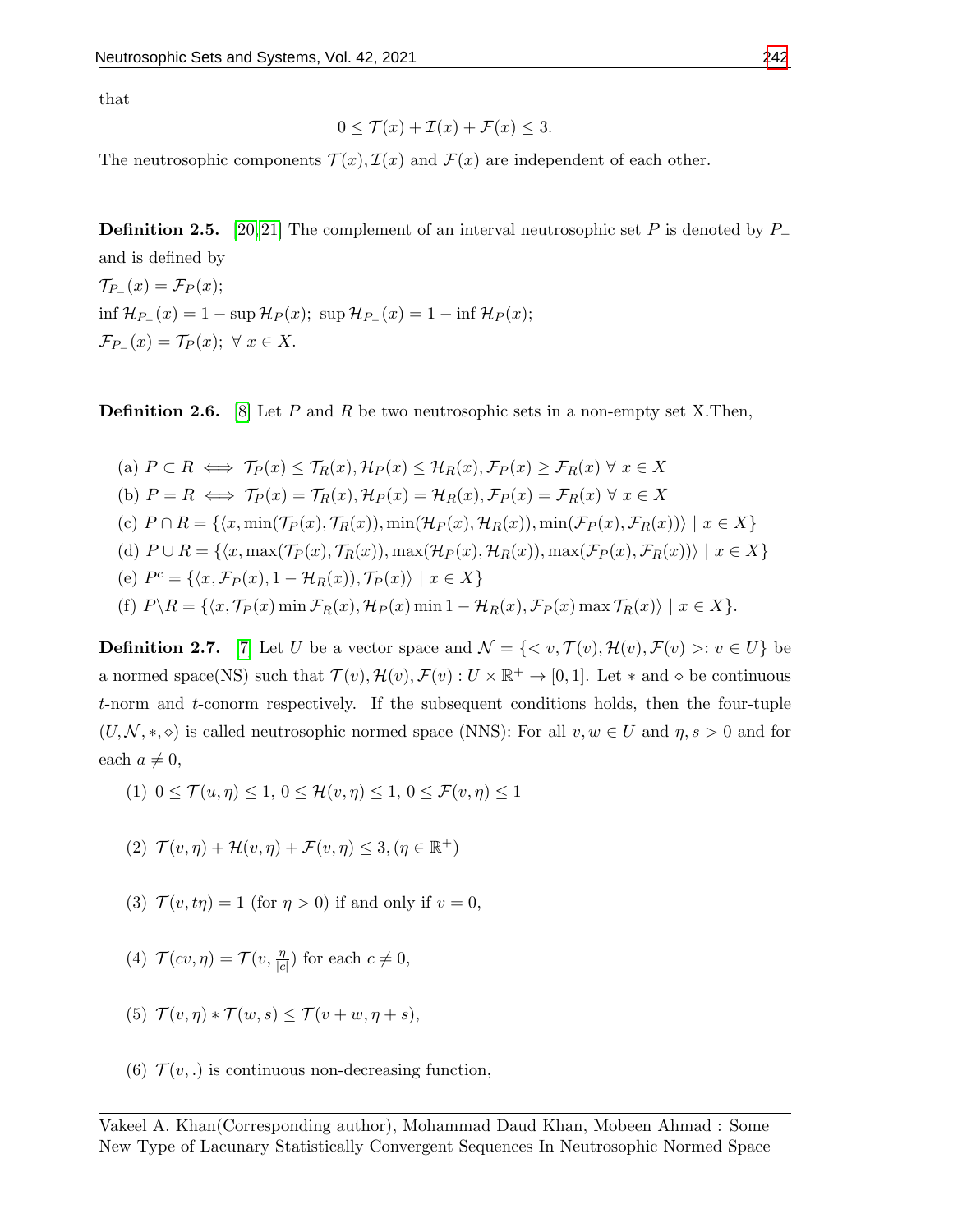- (7)  $\lim_{\eta \to \infty} \mathcal{T}(v, \eta) = 1$
- (8)  $\mathcal{H}(v, \eta) = 0$  (for  $\eta > 0$ ) if and only if  $v = 0$ ,
- (9)  $\mathcal{H}(cv, \eta) = \mathcal{H}(v, \frac{\eta}{|c|})$  $\frac{\eta}{|c|}$  for each  $c \neq 0$ ,
- (10)  $\mathcal{H}(v, \eta) * \mathcal{H}(v, s) > \mathcal{H}(v + w, \eta + s),$
- (11)  $\mathcal{H}(v,.)$  is continuous non-increasing function,
- (12)  $\lim_{\eta \to \infty} \mathcal{H}(v, \eta) = 1$
- (13)  $\mathcal{F}(v, \eta) = 0$  (for  $\eta > 0$ ) if and only if  $v = 0$ ,
- (14)  $\mathcal{F}(cv, \eta) = \mathcal{F}(v, \frac{\eta}{|c|})$  $\frac{\eta}{|c|}$  for each  $c \neq 0$ ,
- (15)  $\mathcal{F}(v, \eta) * \mathcal{F}(v, \mathcal{T}) \geq \mathcal{F}(v + w, \eta + s),$
- (16)  $\mathcal{F}(v,.)$  is continuous non-increasing function,
- (17)  $\lim_{\eta \to \infty} \mathcal{F}(v, \eta) = 1$
- (18) If  $\eta \leq 0$ , then  $\mathcal{T}(v, \eta) = 0$ ,  $\mathcal{H}(v, \eta) = 1$  and  $\mathcal{F}(v, \eta) = 1$ .

In this case,  $\mathcal{N} = (\mathcal{T}, \mathcal{H}, \mathcal{F})$  is said to be neutrosophic norm (NN).

**Example 2.8.** [\[7\]](#page-12-11) Let  $(U, \|\cdot\|)$  be a normed space. Given the operations  $*$  and  $\diamond$  in such a way that:  $v * w = vw$ ,  $v \diamond w = v + w - vw$ . For  $\eta > ||v||$  and  $\eta > 0$ 

$$
\mathcal{T}(v,\eta) = \frac{\eta}{\eta + \|v\|}, \mathcal{H}(v,\eta) = \frac{\|v\|}{\eta + \|v\|} \text{ and } \mathcal{F}(v,\eta) = \frac{\|v\|}{\eta}
$$
 (1)

for all  $v, w \in U$ . If we take  $\eta \leq ||v||$ , then  $\mathcal{T}(v, \eta) = 0$ ,  $\mathcal{H}(v, \eta) = 1$  and  $\mathcal{F}(v, \eta) = 1$ . Then  $(U, \mathcal{N}, *, \diamond)$  is NNS in such a way that  $\mathcal{N}: U \times \mathbb{R}^+ \to [0, 1].$ 

**Example 2.9.** Let  $(U = \mathbb{R}, ||.||)$  be a normed space where  $||x|| = |x| \forall x \in \mathbb{R}$ . Give the operations  $*$  and  $\diamond$  in such a way that:  $v * w = \min\{v, w\}$  and  $v \diamond w = \max\{v, w\}$ .  $\forall v, w \in [0, 1]$ and Define,

$$
\mathcal{T}(v,\eta) = \frac{\eta}{\eta + k\|v\|}, \mathcal{H}(v,t) = \frac{k\|v\|}{\eta + \|v\|} \text{ and } \mathcal{F}(v,\eta) = \frac{k\|v\|}{\eta}
$$
 (2)

where  $k > 0$  Then  $A = \{(v, \eta), \mathcal{T}(v, \eta), \mathcal{H}(v, \eta), \mathcal{F}(v, \eta) : (v, \eta) \in U \times \mathbb{R}^+\}$  is a NNS on U

Vakeel A. Khan(Corresponding author), Mohammad Daud Khan, Mobeen Ahmad : Some New Type of Lacunary Statistically Convergent Sequences In Neutrosophic Normed Space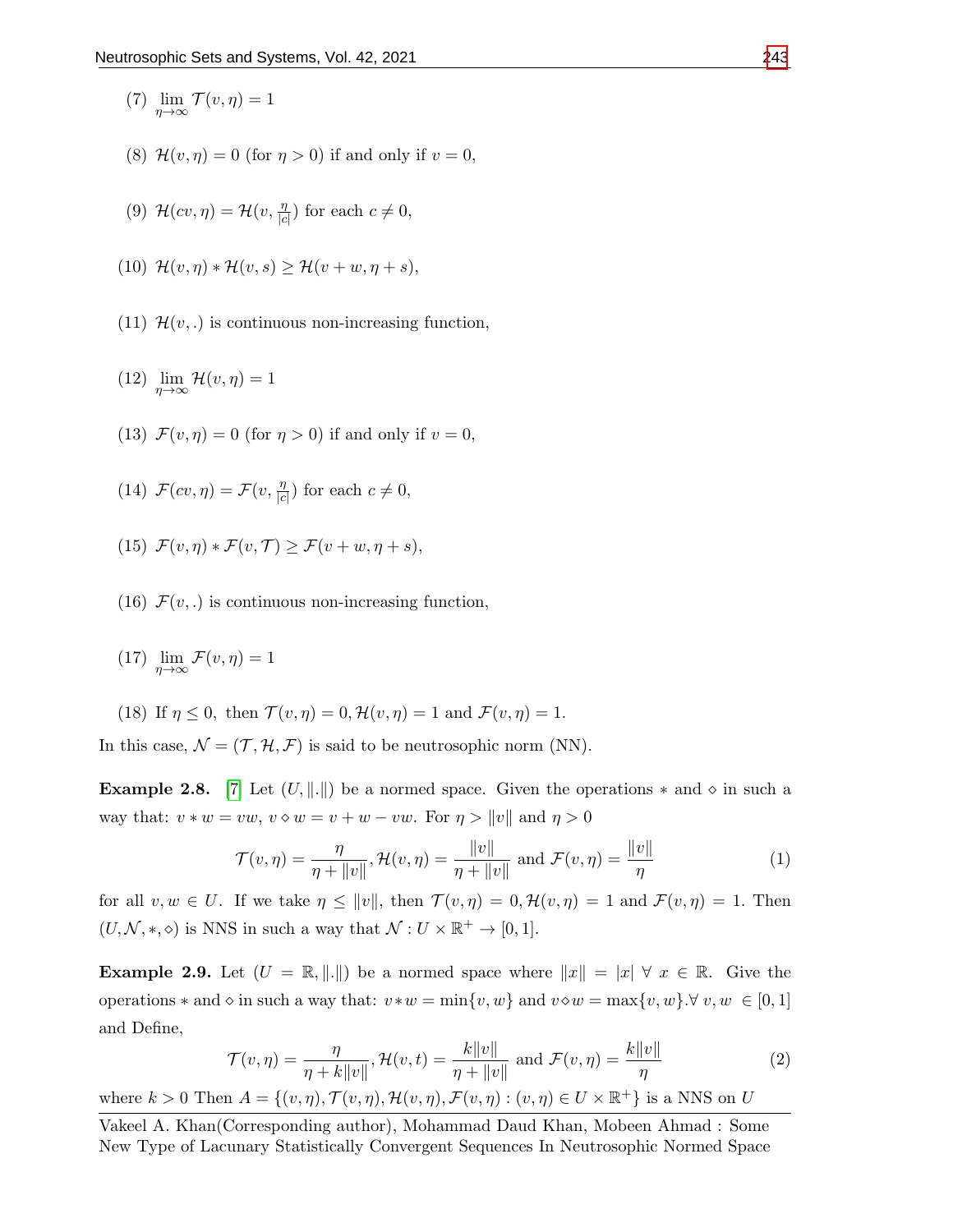**Definition 2.10.** [\[7\]](#page-12-11) Let  $(U, \mathcal{N}, *, \diamond)$  be a NNS. Then, the sequence  $(a_n)$  is said to be convergent to  $\xi \in X$  with respect to the NN  $(\mathcal{T}, \mathcal{H}, \mathcal{F})$  if for each  $\epsilon, \eta > 0$ , there exists  $N \in \mathbb{N}$ , in such a manner that

$$
\mathcal{T}(a_n - \xi, \eta) > 1 - \epsilon, \mathcal{H}(a_n - \xi, \eta) < \epsilon \text{ and } \mathcal{F}(a_n - \xi, \eta) < \epsilon \tag{3}
$$

for all  $n \geq N$ , i.e.,

 $\lim_{n \to \infty} \mathcal{T}(a_n - \xi, \eta) = 1$ ,  $\lim_{n \to \infty} \mathcal{H}(a_n - \xi, \eta) = 0$  and  $\lim_{n \to \infty} \mathcal{F}(a_n - \xi, \eta) = 0$ . In such case, we denote  $\mathcal{N} - \lim a_n = \xi$ .

**Definition 2.11.** [\[7\]](#page-12-11) Let  $(U, \mathcal{N}, *, \diamond)$  be a NNS. Then, the sequence  $(u_n)$  is known as Cauchy sequence with respect to the NN  $(\mathcal{T}, \mathcal{H}, \mathcal{F})$  if for each  $\epsilon, \eta > 0$ , there exists  $N \in \mathbb{N}$ , in such a manner that

$$
\mathcal{T}(a_n - a_m, \eta) > 1 - \epsilon, \mathcal{H}(a_n - a_m, \eta) < \epsilon \text{ and } \mathcal{F}(a_n - a_m, \eta) < \epsilon \tag{4}
$$

for all  $n, m \geq N$ .

## Definition 2.12. [\[15\]](#page-12-9)

A lacunary sequence is an increasing integer sequence  $\theta = \{n_r\}$  such that  $n_0 = 0$  and  $h_r =$  $n_r - n_{r-1} \to \infty$  as  $r \to \infty$ . The intervals determined by  $\theta$  will be denoted by  $I_r = (n_{r-1}, n_r]$ and the ratio  $\frac{n_r}{n_{r-1}}$  will be abbreviated as  $q_r$ . Let  $K \subseteq \mathbb{N}$ . The number

$$
\delta_{\theta}(K) = \frac{1}{h_r} \mid \{ n \in I_r : n \in K \} \mid
$$

is called  $\theta$ -density of K, provided the limit exists.

**Definition 2.13.** [\[15\]](#page-12-9) Let  $\theta$  be a lacunary sequence. A sequence  $a = \{a_n\}$  of numbers is said to be lacunary statistically convergent (briefly  $S_{\theta}$ - convergent) to the number  $\xi$  if for every  $\epsilon > 0$ , the set  $K(\epsilon)$  has  $\theta$ -density zero, where

$$
K(\epsilon) = \{ a \in I_r : |a_n - \xi| \ge \epsilon \}.
$$

In this case we write  $S_{\theta}$  – lim  $a = \xi$ .

#### 3. Lacunary Statistical convergence in NNS

In this section, we introduce lacunary statistical convergence in NNS. First, we define the subsequent definition

**Definition 3.1.** Let  $(U, \mathcal{N}, *, \diamond)$  be NNS. A sequence  $(a_n)$  is called Lacunary statistical convergent with respect to NN  $(\mathcal{T}, \mathcal{H}, \mathcal{F})$ , if there exist  $\xi \in U$  such that, the set

$$
\left\{ n \in \mathbb{N} : \mathcal{T}(a_n - \xi, \eta) \le 1 - \epsilon \text{ or } \mathcal{H}(a_n - \xi, \eta) \ge \epsilon, \mathcal{F}(a_n - \xi, \eta) \ge \epsilon \right\}
$$

Vakeel A. Khan(Corresponding author), Mohammad Daud Khan, Mobeen Ahmad : Some New Type of Lacunary Statistically Convergent Sequences In Neutrosophic Normed Space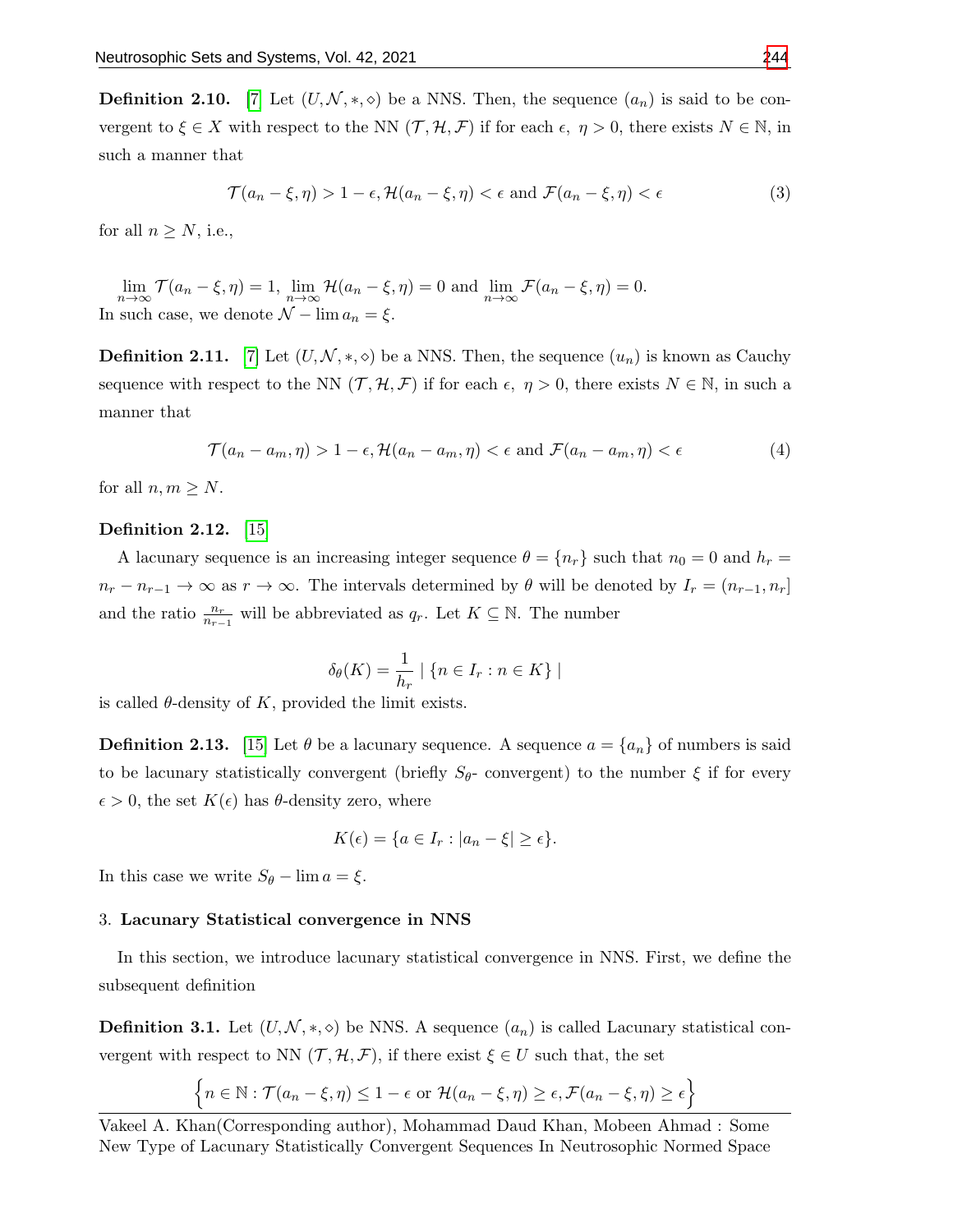has density zero, for every  $\epsilon$ ,  $\eta > 0$  or equivalently,

$$
\lim_{n} \frac{1}{n} |\{n \in \mathbb{N} : \mathcal{T}(a_n - \xi, \eta) \le 1 - \epsilon \text{ or } \mathcal{H}(a_n - \xi, \eta) \ge \epsilon, \mathcal{F}(a_n - \xi, \eta) \ge \epsilon\}| = 0.
$$
  
We write  $\mathcal{N}_{\theta} - \lim_{n \to \infty} a = \xi$ .

Using the above definition and properties of  $\theta$ -density, we have the subsequent lemma.

<span id="page-6-0"></span>**Lemma 3.2.** Let  $(U, \mathcal{N}, *, \diamond)$  be a NNS and  $\theta$  be a lacunary sequence. Then, for each  $\epsilon, \eta > 0$ , the subsequent statements are equivalent:

(1)  $\mathcal{N}_{\theta}$  –  $\lim x = \xi$ 

(2)  $\delta_{\theta} \Big( \{ n \in \mathbb{N} : \mathcal{T}(a_n - \xi, t) \leq 1 - \epsilon, \mathcal{H}(a_n - \xi, \eta) \geq \epsilon, \mathcal{F}(a_n - \xi, \eta) \geq \epsilon \} \Big) = 0$ 

$$
(3) \delta_{\theta}\Big(\big\{n \in \mathbb{N} : \mathcal{T}(a_n - \xi, \eta) > 1 - \epsilon, \mathcal{H}(a_n - \xi, \eta) < \epsilon \text{ and } \mathcal{F}(a_n - \xi, \eta) < \epsilon\big\}\Big) = 1.
$$

- (4)  $\delta_{\theta} \Big( \{ n \in \mathbb{N} \; : \; \mathcal{T}(a_n \xi, \eta) \; > \; 1 \epsilon \} \Big) \; = \; \delta_{\theta} \Big( \{ n \; \in \; \mathbb{N} \; : \; \mathcal{H}(a_n \xi, \eta) \; < \; \epsilon \} \Big) =$  $\delta_\theta\Big(\{n\in\mathbb{N}:\mathcal{F}(a_n-\xi,\eta)<\epsilon\}\Big)=1$
- (5)  $\mathcal{N}_{\theta}$   $\lim \mathcal{T}(a_n \xi, \eta) = 1$ ,  $\mathcal{N}_{\theta}$   $\lim \mathcal{H}(a_n \xi, \eta) = 0$  and  $\mathcal{N}_{\theta} - \lim \mathcal{F}(a_n - \xi, \eta) = 0.$

**Theorem 3.3.** Let  $\theta$  be a lacunary sequence and  $(U, \mathcal{N}, *, \diamond)$  be a NNS. If a sequence  $a = (a_n)$ is lacunary statistically convergent with respect to NN  $(\mathcal{T}, \mathcal{H}, \mathcal{F})$  then  $\mathcal{N}_{\theta}-$  limit is unique.

*Proof.* Consider,  $\mathcal{N}_{\theta}$  – lim  $a = \xi_1$ ,  $\mathcal{N}_{\theta}$  – lim  $a = \xi_2$  and  $\xi_1 \neq \xi_2$ . Given  $\epsilon > 0$ ,  $\alpha > 0$  and  $(1 - \alpha) * (1 - \alpha) > 1 - \epsilon$  and  $\alpha \circ \alpha < \epsilon$  Then, for any  $\eta > 0$ , define the following sets as:

$$
W_{\mathcal{T},1}(\alpha,\eta) = \{k \in \mathbb{N} : \mathcal{T}(a_n - \xi_1, \frac{\eta}{2}) \le 1 - \alpha\}
$$
  

$$
W_{\mathcal{T},2}(\alpha,\eta) = \{n \in \mathbb{N} : \mathcal{T}(a_n - \xi_2, \frac{\eta}{2}) \le 1 - \alpha\}
$$
  

$$
W_{\mathcal{H},1}(\alpha,\eta) = \{n \in \mathbb{N} : \mathcal{H}(a_n - \xi_1, \frac{\eta}{2}) \ge \alpha\}
$$
  

$$
W_{\mathcal{H},2}(\alpha,\eta) = \{n \in \mathbb{N} : \mathcal{H}(a_n - \xi_2, \frac{\eta}{2}) \ge \alpha\}
$$
  

$$
W_{\mathcal{F},1}(\alpha,\eta) = \{n \in \mathbb{N} : \mathcal{F}(a_n - \xi_1, \frac{\eta}{2}) \ge \alpha\}
$$

Vakeel A. Khan(Corresponding author), Mohammad Daud Khan, Mobeen Ahmad : Some New Type of Lacunary Statistically Convergent Sequences In Neutrosophic Normed Space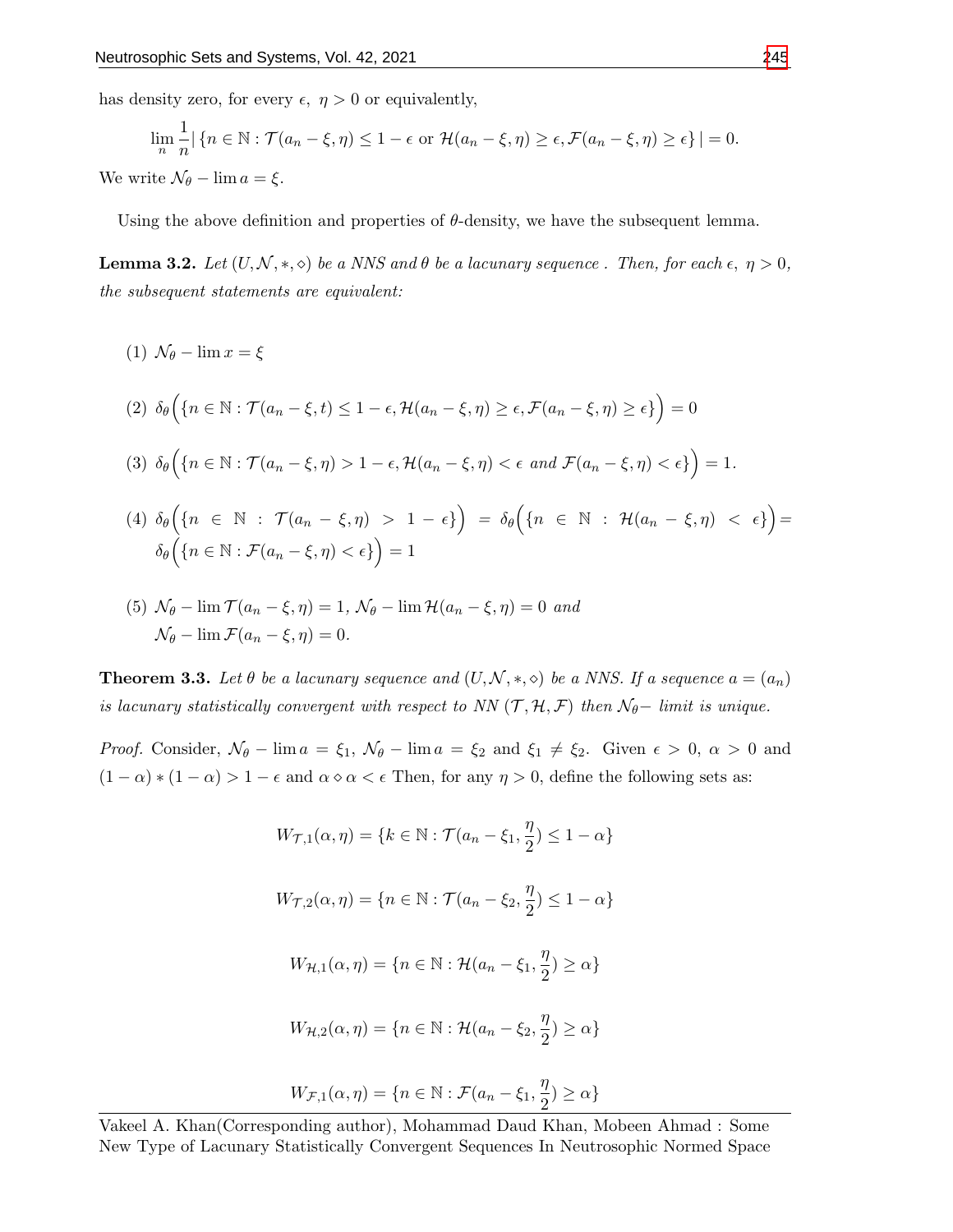$$
W_{\mathcal{F},2}(\alpha,\eta) = \{ n \in \mathbb{N} : \mathcal{F}(a_n - \xi_2, \frac{t}{2}) \ge \alpha \}
$$

Since  $\mathcal{N}_{\theta}$  – lim  $a = \xi_1$ , then using Lemma [3.2,](#page-6-0) for every  $\eta > 0$ , we have

$$
\delta_{\theta}(W_{\mathcal{T},1}(\epsilon,\eta)) = \delta_{\theta}(W_{\mathcal{H},1}(\epsilon,\eta)) = \delta_{\theta}(W_{\mathcal{F},1}(\epsilon,\eta)) = 0 \tag{5}
$$

Furthermore, using  $\mathcal{N}_{\theta}$  – lim  $a = \xi_2$ , for all  $\eta > 0$ , we get

$$
\delta_{\theta}(W_{\mathcal{T},2}(\epsilon,\eta)) = \delta_{\theta}(W_{\mathcal{H},2}(\epsilon,\eta)) = \delta_{\theta}(W_{\mathcal{F},2}(\epsilon,\eta)) = 0.
$$
 (6)

Now let

$$
W(\epsilon, \eta) = \{ (W_{\mathcal{T},1}(\epsilon, \eta) \cup W_{\mathcal{T},1}(\epsilon, \eta)) \} \cap \{ (W_{\mathcal{H},1}(\epsilon, \eta) \cup W_{\mathcal{H},1}(\epsilon, \eta)) \} \cap \{ (W_{\mathcal{F},1}(\epsilon, \eta) \cup W_{\mathcal{F},1}(\epsilon, \eta)) \}
$$

Then observe that  $\delta_{\theta}(W(\epsilon, \eta)) = 0$  which implies  $\delta_{\theta}(\mathbb{N}\setminus W(\epsilon, \eta)) = 1$  if  $k \in \mathbb{N}\setminus W(\epsilon, \eta)$ , then we have three possible cases.

- (a)  $({n \in \mathbb{N}}\setminus W_{\mathcal{T},1}(\epsilon, \eta) \cup W_{\mathcal{T},1}(\epsilon, \eta))$
- (b)  $({n \in \mathbb{N}}\setminus W_{\mathcal{H},1}(\epsilon, \eta) \cup W_{\mathcal{H},1}(\epsilon, \eta))$

(c) 
$$
(\{n \in \mathbb{N} \setminus W_{\mathcal{F},1}(\epsilon,\eta) \cup W_{\mathcal{F},1}(\epsilon,\eta)\}).
$$

Therefore, one obtain

$$
\mathcal{T}(\xi_1 - \xi_2, \eta) = \mathcal{T}(a_n - \xi_1, \frac{\eta}{2}) * \mathcal{T}(a_n - \xi_2, \frac{\eta}{2}) > (1 - \alpha) * (1 - \alpha).
$$
  
Since  $(1 - \alpha) * (1 - \alpha) > 1 - \epsilon$ .

It follows that  $\mathcal{T}(\xi_1 - \xi_2, \eta) > 1 - \epsilon$ .

Since  $\epsilon > 0$  was arbitrary, we get  $\mathcal{T}(\xi_1 - \xi_2, \eta) = 1$  for all  $\eta > 0$ , which gives  $\xi_1 = \xi_2$ .

Contrarily (b), if  $n \in \mathbb{N} \backslash W_{\mathcal{H},1}(\epsilon, \eta) \cup W_{\mathcal{H},1}(\epsilon, \eta)$ . Then,

$$
\mathcal{H}(\xi_1 - \xi_2, \eta) \le \mathcal{H}(a_n - \xi_1, \frac{\eta}{2}) \diamond \mathcal{H}(a_n - \xi_2, \frac{\eta}{2}) < \alpha \diamond \alpha
$$

Now, utilizing the fact that  $\alpha \circ \alpha < \epsilon$ , it can be easily seen that

 $\mathcal{H}(\xi_1 - \xi_2, \eta) < \epsilon.$ 

So,  $\mathcal{H}(\xi_1 - \xi_2, \eta) = 0$  for all  $\eta > 0$ , implies  $\xi_1 = \xi_2$ .

and if  $n \in \mathbb{N} \backslash W_{\mathcal{F},1}(\epsilon, \eta) \cup W_{\mathcal{F},1}(\epsilon, \eta)$ . Then

$$
\mathcal{F}(\xi_1 - \xi_2, \eta) \le \mathcal{F}(a_n - \xi_1, \frac{\eta}{2}) \diamond \mathcal{F}(a_n - \xi_2, \frac{\eta}{2}) < \alpha \diamond \alpha
$$

Since  $\alpha \diamond \alpha < \epsilon$ , it follows that.

 $\mathcal{F}(\xi_1 - \xi_2, \eta) < \epsilon$ . we have

 $\mathcal{F}(\xi_1 - \xi_2, \eta) = 0$  for all  $\eta > 0$ , which implies  $\xi_1 = \xi_2$ .

Therefore, in all cases, we conclude that  $\mathcal{N}_{\theta}-$  limit is unique.

 $\Box$ 

Vakeel A. Khan(Corresponding author), Mohammad Daud Khan, Mobeen Ahmad : Some New Type of Lacunary Statistically Convergent Sequences In Neutrosophic Normed Space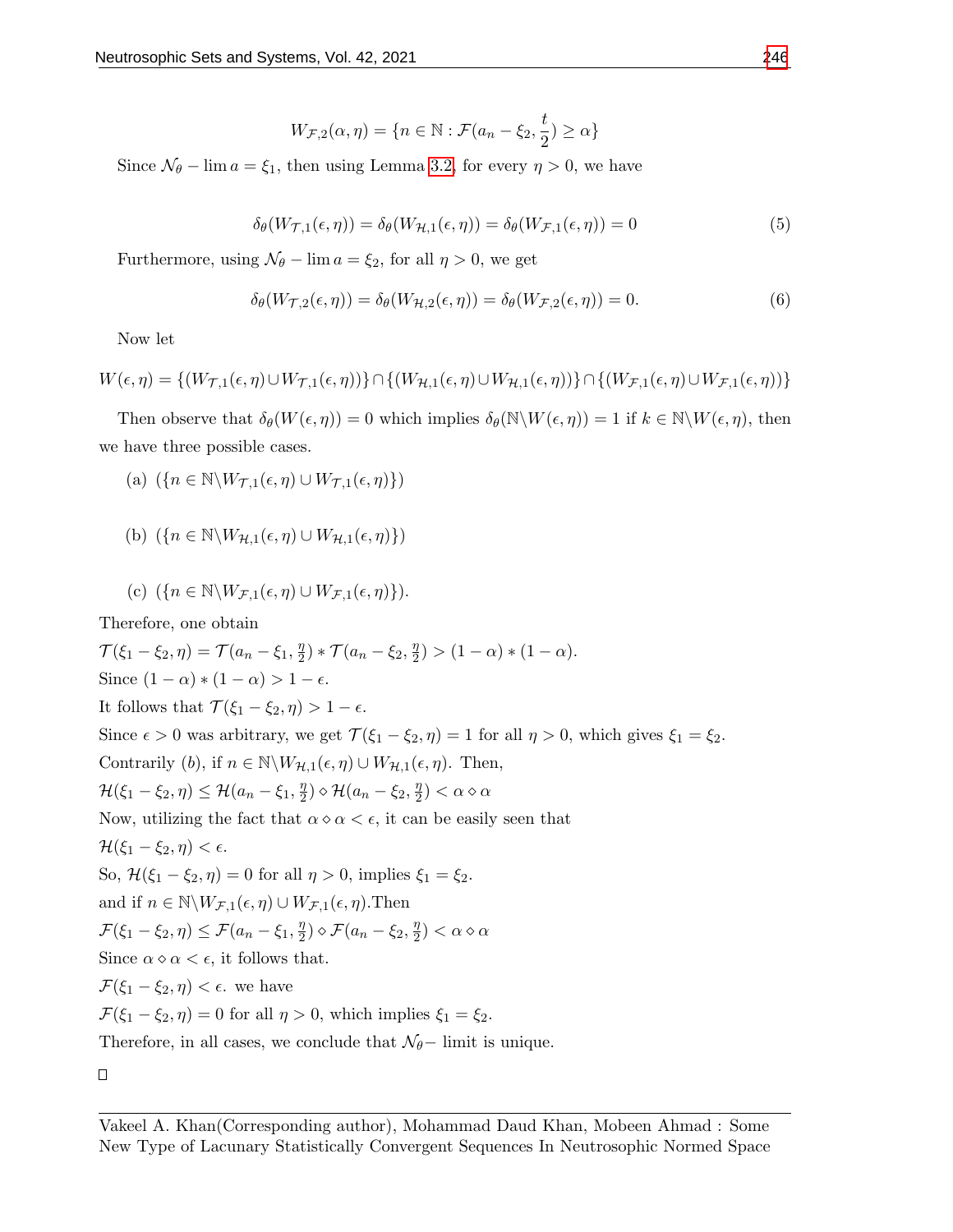**Theorem 3.4.** Let  $\theta$  be a lacunary sequence and  $(U, \mathcal{N}, *, \diamond)$  be an NNS. If  $\mathcal{N}$  – lim  $a = \xi$ then  $\mathcal{N}_{\theta}$  – lim  $a = \xi$ , but converse need not be true.

*Proof.* Let  $\lim a = \xi$ . Then for each  $\epsilon$ ,  $\eta > 0$ , there is a number  $n_0 \in \mathbb{N}$  such that  $\mathcal{T}(a_n-\xi,\eta) > 1-\epsilon, \, \mathcal{H}(a_n-\xi,\eta) < \epsilon \text{ and } \mathcal{F}(a_n-\xi,\eta) < \epsilon \text{ for all } n \geq n_0.$ Hence, the set

$$
\{n \in \mathbb{N} : \mathcal{T}(a_n - \xi, \eta) \le 1 - \epsilon \text{ or } \mathcal{H}(a_n - \xi, \eta) \ge \epsilon, \mathcal{T}(a_n - \xi, \eta) \ge \epsilon\}
$$
 (7)

has at most finitely many terms. Since each and every finite subset of N has density zero and hence

$$
\delta_{\theta}(\{n \in \mathbb{N} : \mathcal{T}(a_n - \xi, \eta) \le 1 - \epsilon \text{ or } \diamond H(a_n - \xi, \eta) \ge \epsilon, \mathcal{F}(a_n - \xi, \eta) \ge \epsilon\}) = 0. \tag{8}
$$

Therefore,  $\mathcal{N}_{\theta}$  – lim  $a = \xi$ .

For converse, we construct the following example:

**Example 3.5.** Let  $(U, \|\cdot\|)$  be a NS. Consider  $U = \mathbb{R}$  and for all  $v, w \in [0, 1]$ , define  $v * w = vw$ and  $v \diamond w = \min\{v + w, 1\}$ . Take

$$
\mathcal{T}(v, \eta) = \frac{\eta}{\eta + ||v||}, \mathcal{H}(v, \eta) = \frac{||v||}{\eta + ||v||}, \mathcal{F}(v, t) = \frac{||v||}{\eta}
$$

for all  $\eta > 0$ . Then  $(U, \mathcal{N}, *, \diamond)$  be NNS. Define a sequence  $a = (a_n)$  by,

$$
a_n = \begin{cases} n, & \text{if } n_r - [\sqrt{h}_r] + 1 \le n \le n_r, r \in \mathbb{N} \\ 0, & otherwise. \end{cases}
$$
 (9)

Consider

$$
K_r(\epsilon, \eta) = \{ n \le I_r : \mathcal{T}(a_n, \eta) \le 1 - \epsilon \text{ or } \mathcal{H}(a_n, \eta) \ge \epsilon, \mathcal{F}(a_n, \eta) \ge \epsilon \}
$$

for every  $\epsilon \in (0,1)$  and for any  $\eta > 0$ . Then, we have

$$
K_r(\epsilon, \eta) = \{ n \le I_r : \frac{\eta}{\eta + ||v||} \le 1 - \epsilon \text{ or } \frac{||v||}{\eta + ||v||} \ge \epsilon, \frac{||v||}{\eta} \ge \epsilon \}
$$

$$
= \{ n \le I_r : ||v|| \ge \frac{\eta \epsilon}{1 - \epsilon} \text{ or } ||v|| \ge \eta \epsilon \}
$$

$$
\subseteq \{n \leq I_r : a_n = n\}
$$

Thus,

$$
\frac{1}{h_r} \mid \{ n \in I_r : n \in K_r(\epsilon, \eta) \} \mid \leq \frac{\sqrt{h_r}}{h_r} \to 0 \text{ as } r \to \infty.
$$

Therefore,

$$
\mathcal{N}_{\theta} - \lim_{k} a_n = 0.
$$

But the sequence  $a = \{a_n\}$  is not convergent to 0.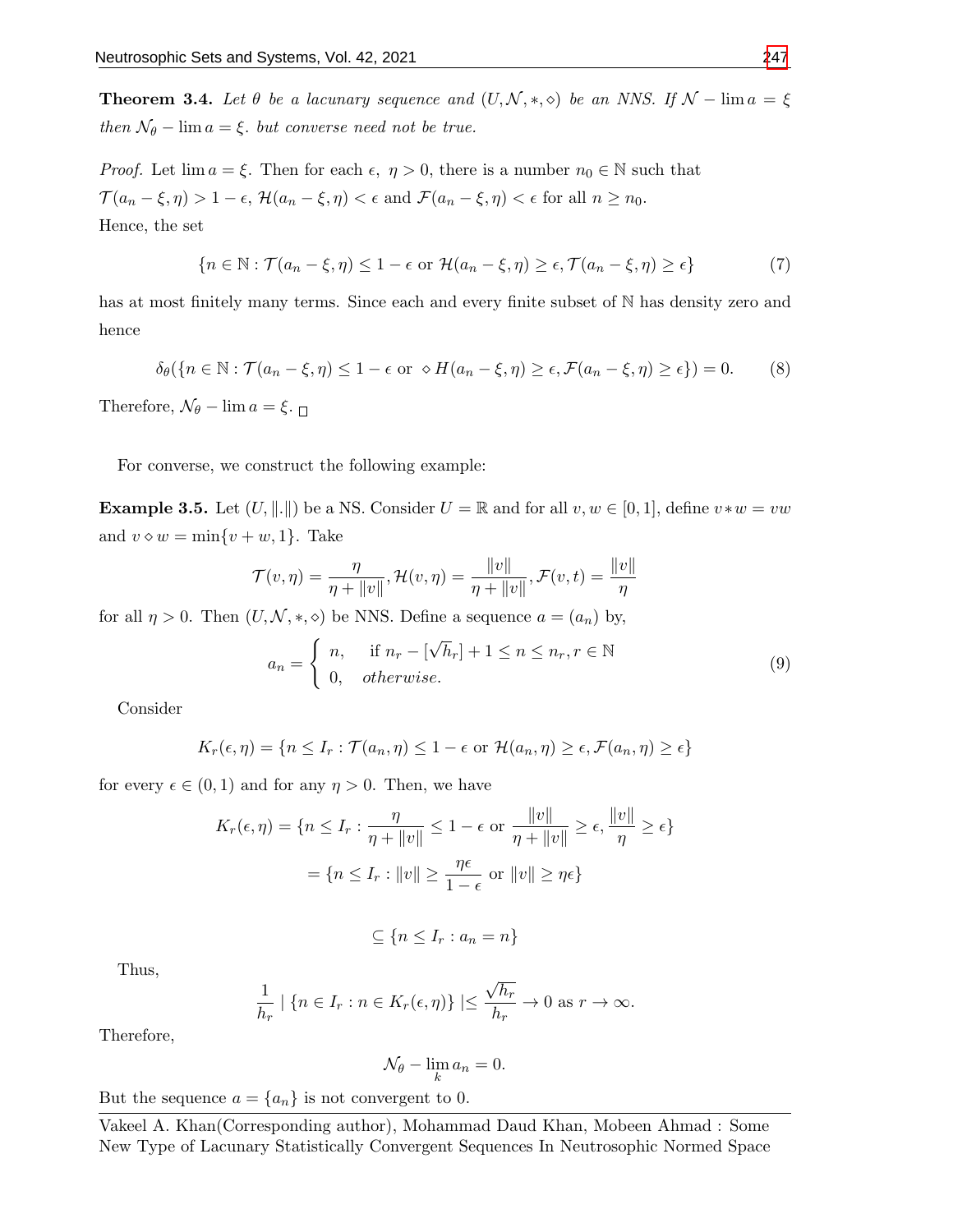**Theorem 3.6.** Let  $(U, \mathcal{N}, *, \diamond)$  be an NNS. Then for any lacunary sequence  $\theta$ ,  $\mathcal{N}_{\theta}$  –  $\lim a_n = \xi$ iff there exists a increasing index sequence  $K = \{k_1 < k_2 < \dots \} \subseteq \mathbb{N}$  while  $\delta_{\theta}(N) = 1$ , then  $\mathcal{N} - \lim_{j} a_{n_j} = \xi.$ 

*Proof.* Let  $\mathcal{N}_{\theta}$  –  $\lim a_n = \xi$ . For any  $\eta > 0$  and  $\alpha = 1, 2, 3, \dots$ 

$$
W(\alpha, \eta) = \left\{ n \le k : \mathcal{T}(a_n - \xi, \eta) > 1 - \frac{1}{\alpha} \text{ and } \mathcal{H}(a_n - \xi, \eta) < \frac{1}{\alpha}, \ \mathcal{F}(a_n - \xi, \eta) < \frac{1}{\alpha} \right\}
$$

and

$$
Q(\alpha, \eta) = \left\{ n \le k : \mathcal{T}(a_n - \xi, \eta) \le 1 - \frac{1}{\alpha} \text{ or } \mathcal{H}(a_n - \xi, \eta) \ge \frac{1}{\alpha}, \ \mathcal{F}(a_n - \xi, \eta) \ge \frac{1}{\alpha} \right\}
$$

Then,  $\delta_{\theta}(Q(\alpha, \eta)) = 0$ , since  $\mathcal{N}_{\theta} - \lim_{n \to \infty} a_n = \xi$ . Further, for  $\eta > 0$  and  $\alpha = 1, 2, 3, \ldots$ 

$$
W(\alpha, \eta) \supset W(\alpha + 1, \eta)
$$

and so,

<span id="page-9-0"></span>
$$
\delta_{\theta}(W(\alpha,\eta)) = 1. \tag{10}
$$

Now, we imply that for  $n \in W(\alpha, \eta)$ , lim  $a_n = \xi$ . Assume that lim  $a_n \neq \xi$  for some  $n \in W(\alpha, \eta)$ . Then, there is  $\beta > 0$  and a +ve integer N such that  $\mathcal{T} (a_n - \xi, \eta) \leq 1 - \beta$  or  $\mathcal{H} (a_n - \xi, \eta) \geq 1$  $\beta, \mathcal{F}(a_n-\xi,\eta) \geq \beta$  for all  $n \geq N$ . Let  $\mathcal{T}(a_n-\xi,\eta) > 1-\beta$  or  $\mathcal{H}(a_n-\xi,\eta) < \beta, \mathcal{F}(a_n-\xi,\eta) < \beta$ for all  $n > N$ . Hence

$$
\lim_{k} \frac{1}{k} |\{n \le N : \mathcal{T}(a_n - \xi, \eta) > 1 - \beta \text{ and } \mathcal{H}(a_n - \xi, \eta) < \beta, \mathcal{F}(a_n - \xi, \eta) < \beta\}| = 0.
$$

Since  $\beta > \frac{1}{\alpha}$ , we obtain  $\delta_{\theta}(W(\alpha, \eta)) = 0$ , which contradicts equation [\(10\)](#page-9-0). that's why,  $\mathcal{N}_{\theta}$  –  $\lim a_n = \xi$ .

Conversely, assume that there exists an increasing index sequence  $K = \{k_1, k_2, \ldots\} \subseteq \mathbb{N}$ while  $\delta_{\theta}(K) = 1$ , then  $\lim_{h \to h} x_{n_k} = \xi$  i.e., there exists a  $K \in \mathbb{N}$  such that  $\mathcal{T}(a_n - \xi, \eta) >$ k  $1 - \alpha$ ,  $\mathcal{H}(a_n - \xi, \eta) < \alpha$ ,  $\mathcal{F}(a_n - \xi, \eta) < \alpha$  for every  $\alpha > 0$  and  $\eta > 0$ . In that case

$$
Q_{\theta}(\alpha,\eta) = \{ n \in \mathbb{N} : \mathcal{T}(a_n - \xi, \eta) \le 1 - \alpha \text{ and } \mathcal{H}(a_n - \xi, \eta) \ge \alpha, \mathcal{F}(a_n - \xi, \eta) \ge \alpha \}
$$

$$
\subseteq \mathbb{N} - \{k_{N+1}, k_{N+2}, \dots\}.
$$

Therefore  $\delta_{\theta}(Q(\alpha, \eta)) \leq 1 - 1 = 0$ . Hence  $\mathcal{N}_{\theta} - \lim_{n \to \infty} a_n = \xi$ .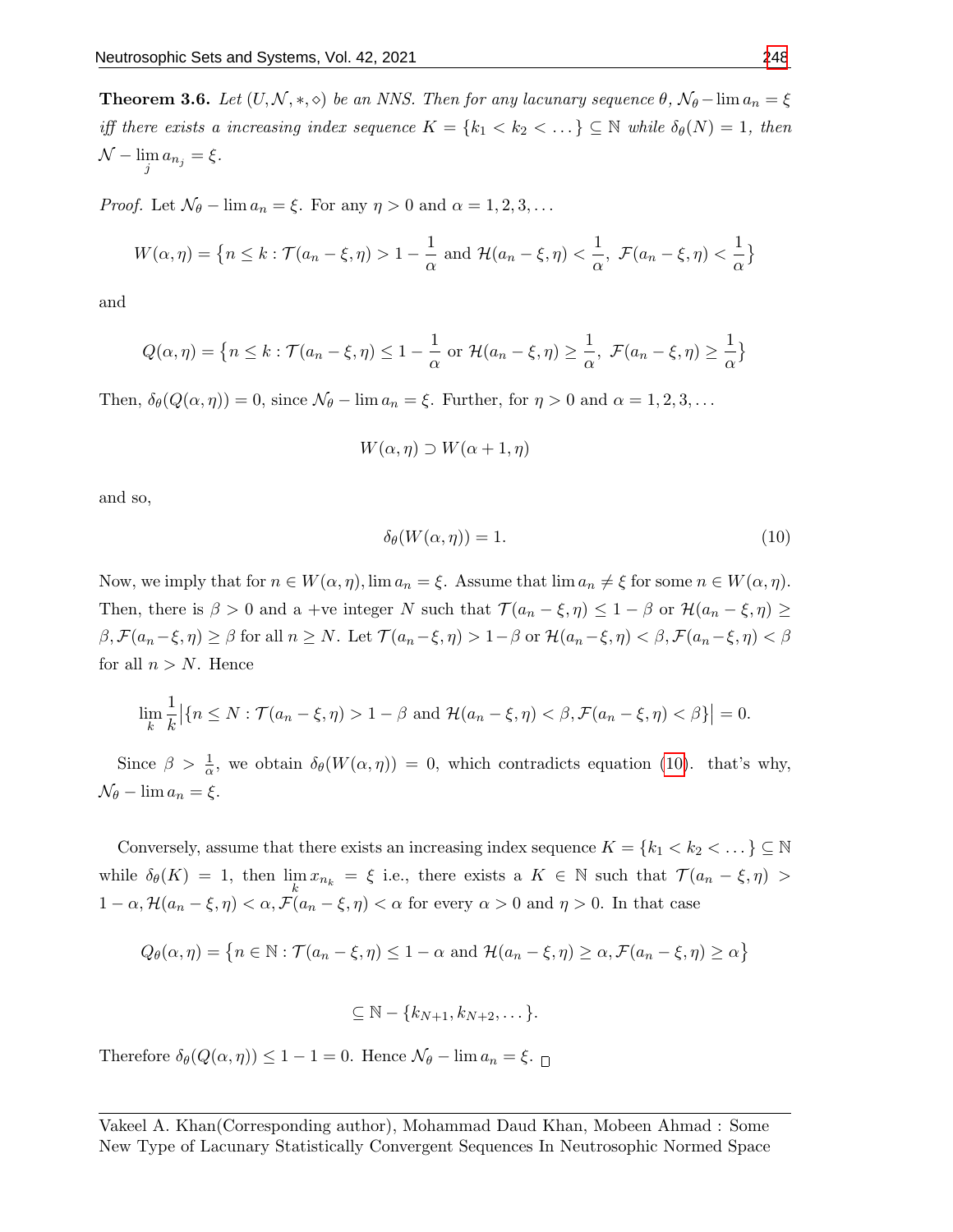## 4. Lacunary statistical Completeness in NNS

**Definition 4.1.** Let  $(U, \mathcal{N}, *, \diamond)$  be an NNS and  $\theta$  be any lacunary sequence. The sequence  $(a_n)$  is called Lacunary statistically Cauchy with respect to Neutrosophic norm(NN) in NNS U, if there exists  $M = M(\epsilon)$ , for every  $\epsilon > 0$  and  $\eta > 0$  such that, the set

$$
\delta_{\theta}\Big(\big\{n \in \mathbb{N} : \mathcal{T}(a_n - a_M, \eta) \leq 1 - \epsilon \text{ or } \mathcal{H}(a_n - a_M, \eta) \geq \epsilon, \mathcal{F}(a_n - a_M, \eta) \geq \epsilon\big\}\Big) = 0.
$$

**Theorem 4.2.** Let  $(U, \mathcal{N}, *, \diamond)$  be an NNS and  $\theta$  be any lacunary sequence. If a sequence  ${a_n}$  is  $\mathcal{N}_{\theta}$ -statistically convergent, then it is  $\mathcal{N}_{\theta}$ -statistically Cauchy with respect to the NN  $(\mathcal{T}, \mathcal{H}, \mathcal{F}).$ 

*Proof.* Let a sequence  $a = \{a_n\}$  is a lacunary statistically convergent in NNS U. We obtained  $(1 - \epsilon) * (1 - \epsilon) > 1 - \alpha$  and  $\epsilon \circ \epsilon < \alpha$  for a given  $\epsilon > 0$  and choose  $\alpha > 0$ . Then, we get

$$
\delta_{\theta} (W(\epsilon, \eta)) = \delta_{\theta} \Big( \{ n \in \mathbb{N} : \mathcal{T}(a_n - \xi, \frac{\eta}{2}) \le 1 - \epsilon \text{ or } \mathcal{H}(a_n - \xi, \frac{\eta}{2}) \ge \epsilon, \mathcal{F}(a_n - \xi, \frac{\eta}{2}) \ge \epsilon \} \Big) = 0.
$$
\n(11)

<span id="page-10-0"></span>and so

$$
\delta_{\theta}\left(W^{c}(\epsilon,\eta)\right) = \delta_{\theta}\left(\left\{n \in \mathbb{N} : \mathcal{T}(a_{n}-\xi,\frac{\eta}{2}) > 1 - \epsilon \text{ or } \mathcal{H}(a_{n}-\xi,\frac{\eta}{2}) < \epsilon, \mathcal{F}(a_{n}-\xi,\frac{\eta}{2}) < \epsilon\right\}\right) = 1
$$

for  $\eta > 0$ . Let  $p \in W^c(\epsilon, \eta)$  then

$$
\mathcal{T}(a_n-\xi,\frac{\eta}{2})>1-\epsilon \text{ and } \mathcal{H}(a_n-\xi,\frac{\eta}{2})<\epsilon,\mathcal{F}(a_n-\xi,\frac{\eta}{2})<\epsilon.
$$

Let

$$
Q(\epsilon, \eta) = \{ n \in \mathbb{N} : \mathcal{T}(a_n - a_m, \eta) \le 1 - \alpha \text{ or } \mathcal{H}(a_n - a_m, \eta) \ge \alpha, \mathcal{F}(a_n - a_m, \eta) \ge \alpha \}
$$

Now, we have to show that  $Q(\epsilon, \eta) \subset W(\epsilon, \eta)$ . Let  $q \in Q(\epsilon, \eta) \setminus W(\epsilon, \eta)$ . Then

$$
\mathcal{T}(a_q - a_n, \eta) \le 1 - \alpha
$$
 and  $\mathcal{T}(a_q - \xi, \frac{\eta}{2}) > 1 - \epsilon$ ,

in particular  $\mathcal{T}(a_q - \xi, \frac{\eta}{2}) > 1 - \epsilon$ . At the same time,

$$
1 - \alpha \ge \mathcal{T}(a_q - a_n, \eta) \ge \mathcal{T}(u_q - \xi, \frac{\eta}{2}) * \mathcal{T}(a_n - \xi, \frac{\eta}{2}) > (1 - \epsilon) * (1 - \epsilon) > 1 - \alpha
$$

which is impossible. Moreover,

$$
\mathcal{H}(a_q - a_n, \eta) \ge \alpha \text{ and } \mathcal{H}(a_q - \xi, \frac{\eta}{2}) < \alpha
$$

in a similar way,  $\mathcal{H}(a_n - \xi, \frac{\eta}{2}) < \epsilon$ . Then,

$$
\alpha \leq \mathcal{H}(a_q - a_n, \eta) \leq \mathcal{H}(a_q - \xi, \frac{\eta}{2}) \diamond \mathcal{H}(a_n - \xi, \frac{\eta}{2}) < \epsilon \diamond \epsilon < \alpha
$$

Vakeel A. Khan(Corresponding author), Mohammad Daud Khan, Mobeen Ahmad : Some New Type of Lacunary Statistically Convergent Sequences In Neutrosophic Normed Space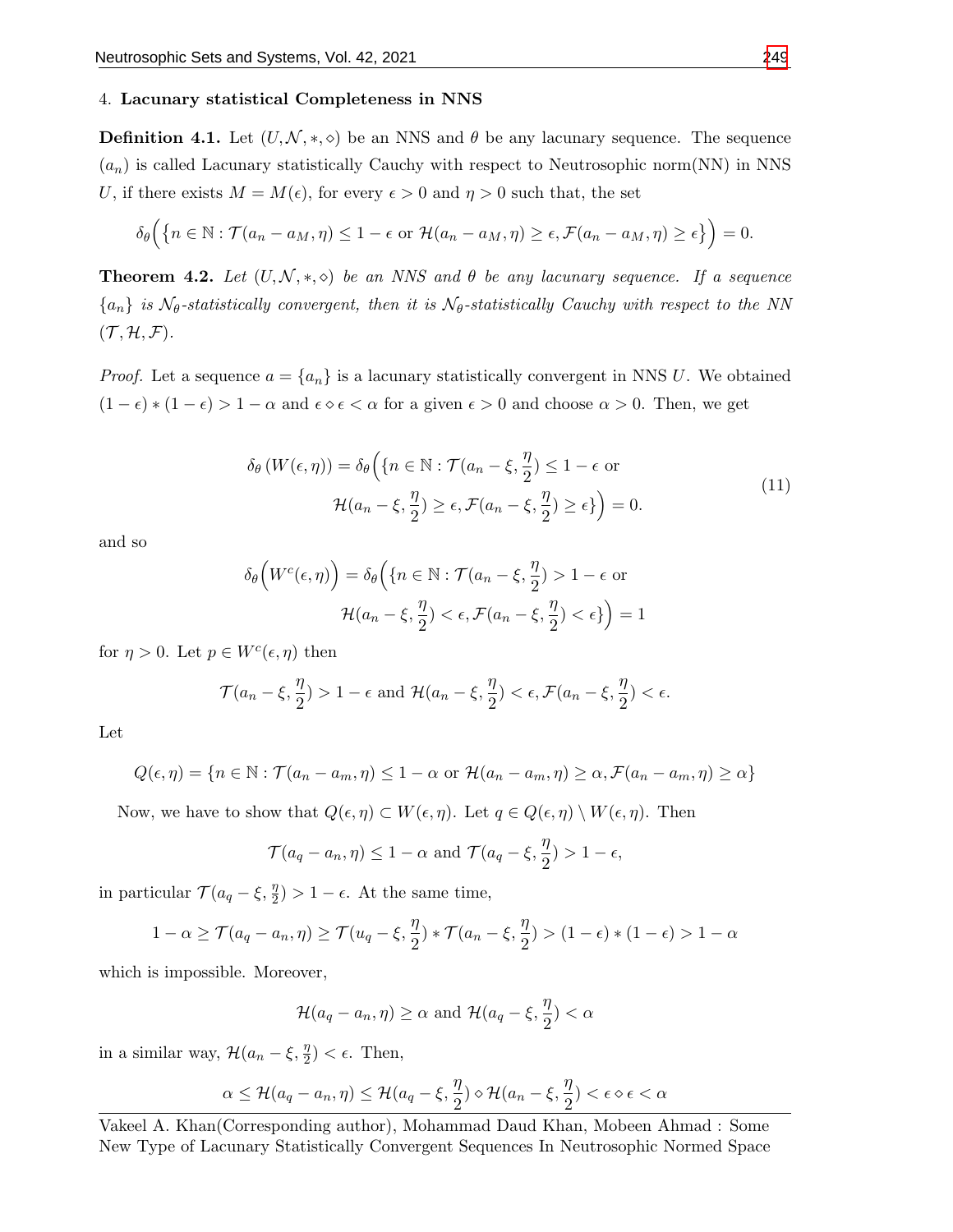which is impossible. Similarly,

$$
\mathcal{F}(a_q - a_n, \eta) \ge \alpha
$$
 and  $\mathcal{F}(a_q - \xi, \frac{\eta}{2}) < \alpha$ 

in particular  $\mathcal{F}(a_n - \xi, \frac{t}{2}) < \epsilon$ . Then,

$$
\alpha \le \mathcal{F}(a_q - a_n, \eta) \le \mathcal{F}(a_q - \xi, \frac{\eta}{2}) \diamond \mathcal{F}(a_n - \xi, \frac{\eta}{2}) < \epsilon \diamond \epsilon < \alpha
$$

which is impossible. suppose we consider,  $Q(\epsilon, \eta) \subset W(\epsilon, t)$ . Then, by [\(11\)](#page-10-0)  $\delta_{\theta}(Q(\epsilon, \eta)) = 0$ . Hence, sequence  $(a_n)$  is  $\mathcal{N}_{\theta}$ -Statistical Cauchy with respect to NN  $(\mathcal{T}, \mathcal{H}, \mathcal{F})$ .

**Definition 4.3.** The NNS  $(U, \mathcal{N}, \star, \diamond)$  is called statistically  $(\mathcal{N}_{\theta})$  complete, if every statistically  $(\mathcal{N}_{\theta})$ , respectively) Cauchy sequence with respect to NN  $(U, \mathcal{N}, \star, \diamond)$  is statistically  $\mathcal{N}_{\theta}$ , respectively) convergent with respect to NN  $(\mathcal{T}, \mathcal{H}, \mathcal{F})$ .

**Theorem 4.4.** Let  $(U, \mathcal{N}, *, \diamond)$  be a NNS and  $\theta$  be any lacunary sequence. Then every sequence  $a = (a_n)$  in U is  $\mathcal{N}_{\theta}$ -complete but not complete in general.

*Proof.* Let  $(a_n)$  be  $\mathcal{N}_{\theta}$ −statistical Cauchy but not  $\mathcal{N}_{\theta}$ −statistical convergent in NNS. Choose  $\alpha > 0$ . We get  $(1 - \epsilon) * (1 - \epsilon) > 1 - \alpha$  and  $\epsilon \circ \epsilon < \alpha$ , for a given  $\epsilon > 0$  and  $\eta > 0$ . Since  $(a_n)$ is not  $\mathcal{N}_{\theta}$ - statistical convergent in NNS.

$$
\mathcal{T}(a_n - a_M, \eta) \ge \mathcal{T}(a_n - \xi, \frac{\eta}{2}) * \mathcal{T}(a_M - \xi, \frac{\eta}{2}) > (1 - \epsilon) * (1 - \epsilon) > 1 - \alpha
$$
  

$$
\mathcal{H}(a_n - a_M, \eta) \le \mathcal{H}(a_n - \xi, \frac{\eta}{2}) \diamond \mathcal{H}(a_M - \xi, \frac{\eta}{2}) < \epsilon \diamond \epsilon < \alpha
$$
  

$$
\mathcal{F}(a_n - a_M, \eta) \le \mathcal{F}(u_n - \xi, \frac{\eta}{2}) \diamond \mathcal{F}(a_n - \xi, \frac{\eta}{2}) < \epsilon \diamond \epsilon < \alpha
$$

For,

$$
W(\epsilon, \alpha) = \{ n \in \mathbb{N}, B_{a_n - a_M}(\epsilon) \le 1 - \alpha \}
$$

Since  $\delta_{\theta}\left(W^C(\epsilon,\alpha)\right) = 0$  and so  $\delta_{\theta}\left(W(\epsilon,\alpha)\right) = 1$  which is in disagreement, since  $(a_n)$  was  $\mathcal{N}_{\theta$ − statistical Cauchy in NNS. So that  $(a_n)$  must be  $\mathcal{N}_{\theta}$ −statistical convergent in NNS.consequently, entire NNS is  $\mathcal{N}_{\theta}$ -statistically complete.  $\Box$ 

**Example 4.5.** [\[3\]](#page-12-15) Consider,  $U = (0, 1]$  and

$$
\mathcal{T}(u,\eta) = \frac{\eta}{\eta + |v|}, \mathcal{H}(v,\eta) = \frac{|v|}{\eta + |v|}, \mathcal{F}(u,\eta) = \frac{|v|}{\eta}
$$

for all  $v \in U$ . Then  $(U, \mathcal{N}, *, \diamond, \wedge, \vee)$  where  $\min = \wedge$  and  $\max = \vee$  is NNS but it's incomplete, since the sequence  $(\frac{1}{m})$  is Cauchy with respect to  $(\mathcal{T}, \mathcal{H}, \mathcal{F})$  but not convergent with regarding to the present  $(\mathcal{T}, \mathcal{H}, \mathcal{F})$ .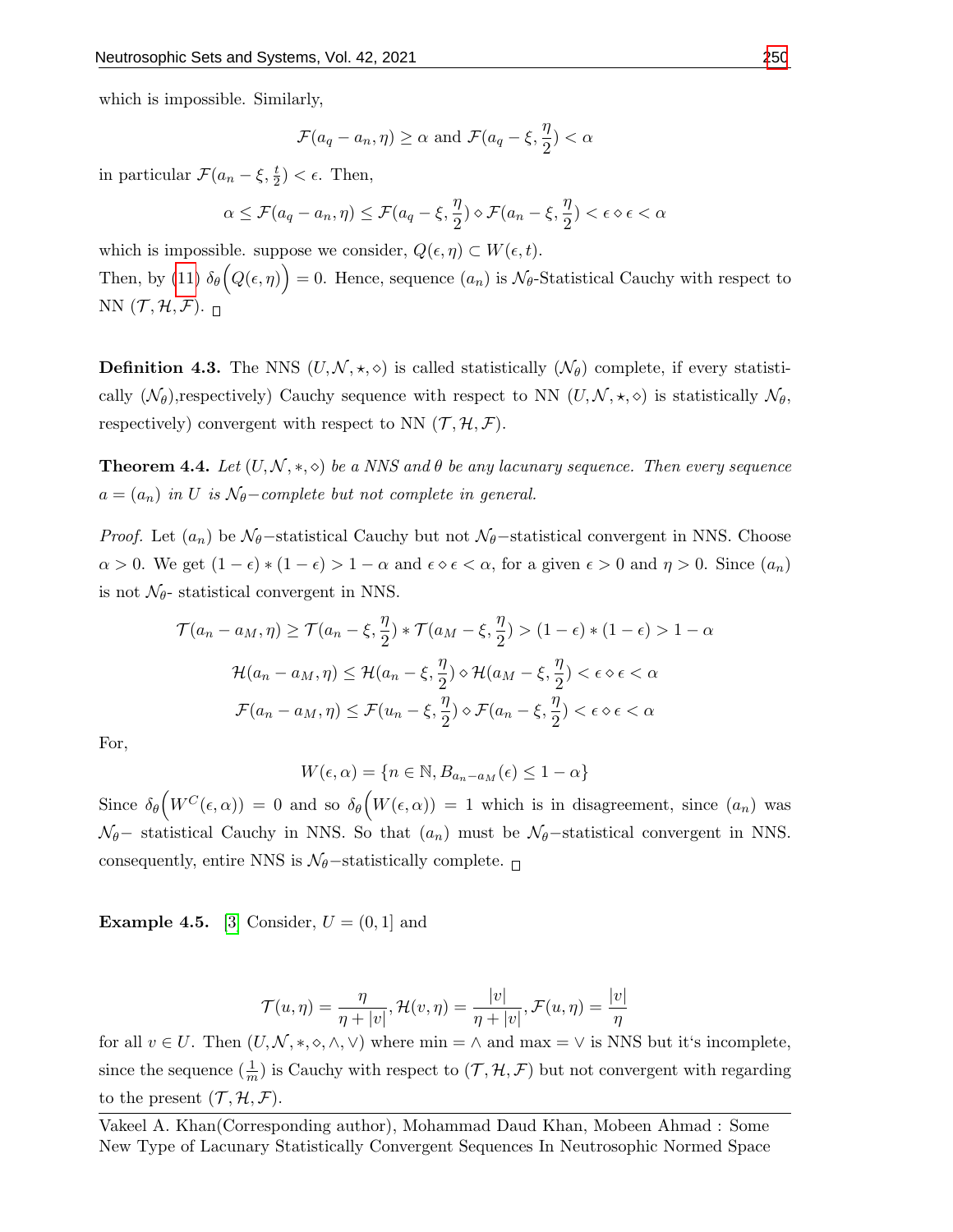#### 5. Conclusions

Since every standard norm defines an neutrosophic norm, our results are more general than the corresponding results in [\[4\]](#page-12-16).The statistical convergence is a generalization of the usual convergence. Furthermore, definition provides a new techniques to investigate the completeness in the sense of statistical convergence. These are illustrated by suitable examples. Their related properties and structural characteristics have been discussed.

Acknowledgments: We wish to thank the referee for his/her valuable suggestions and comments which improved the work considerably.

### References

- <span id="page-12-3"></span>1. George, A., and P. Veeramani. 1997. On some results of analysis for fuzzy metric spaces. Fuzzy Sets and Systems 90: 365–368.
- <span id="page-12-2"></span>2. J.H. Park, Intuitionistic fuzzy metric spaces,Chaos Solitons Fractals., 22 (2004), 1039–1046.
- <span id="page-12-15"></span>3. R. Saadati, J.H. Park, On the intuitionistic fuzzy topological spaces, Chaos Solitons Fractals 27 (2006) 331-344.
- <span id="page-12-16"></span>4. J.A. Fridy, C. Orhan, Lacunary statistical convergence, Pacific J. Math.160 (1993) 43-51.
- <span id="page-12-13"></span>5. K. Atanassov, Intuitionistic fuzzy sets, fuzzy sets Syst., 20(1986): 87-96
- <span id="page-12-0"></span>6. L. A. Zadeh, Fuzzy sets, Inform Control (1965); 8:338-53
- <span id="page-12-11"></span>7. M. Kirişci, N. Şimşek,Neutrosophic normed spaces and statistical convergence, The Journal of Analysis, (2020) 1-15
- <span id="page-12-14"></span>8. Smarandache, F. (1999). A unifying field in logics, Neutrosophic Probability, Set and Logic, Rehoboth: American Research Press.
- <span id="page-12-1"></span>9. K. Atanassov, Intuitionistic fuzzy sets, fuzzy sets Syst., 20(1986): 87-96
- <span id="page-12-4"></span>10. F. Smarandache, Neutrosophic set-a generalization of the intuitionistic fuzzy set, International journal of pure and applied mathematics, 24(3) 2005 pages 287.
- <span id="page-12-7"></span>11. T. Bera, N. K. Mahapatra, On neutrosophic soft linear spaces, Fuzzy Information and Engineering, 9(3) 2017, 299-324.
- <span id="page-12-10"></span>12. M. Mursaleen, S.A. Mohiuddine, Statistical convergence of double sequences in intuitionistic fuzzy normed spaces, Chaos, Solitons & Fractals, Vol. 41(5) 2414-2421 2009.
- <span id="page-12-8"></span>13. Fast H (1951) Sur la convergence statistique. Colloq. Math. (2): 241-244
- <span id="page-12-12"></span>14. K. Menger, Statistical metrics, Proceedings of the National Academy of Sciences of the United States of America, Vol.,28(12) (1942), 535.
- <span id="page-12-9"></span>15. J.A. Fridy, C. Orhan, Lacunary statistical convergence,Pacific J. Math. 160 1993 43-51.
- <span id="page-12-5"></span>16. F. Smarandache, Neutrosophic Set is a Generalization of Intuitionistic Fuzzy Set, Inconsistent Intuitionistic Fuzzy Set (Picture Fuzzy Set, Ternary Fuzzy Set), Pythagorean Fuzzy Set, Spherical Fuzzy Set, and q-Rung Orthopair Fuzzy Set, while Neutrosophication is a Generalization of Regret Theory, Grey System Theory, and Three-Ways Decision (revisited), Journal of New Theory, 29 2019, 1-31.
- <span id="page-12-6"></span>17. F. Smarandache, NeutroAlgebra is a Generalization of Partial Algebra, International Journal of Neutrosophic Science (IJNS), Volume 2, 2020.
- 18. F. Smarandache, NeutroAlgebraic Structures and AntiAlgebraic Structures, in Advances of Standard and Nonstandard Neutrosophic Theories , Pons Publishing House Brussels, Belgium., Chapter No. 6, pages 240 - 265 , 2019.